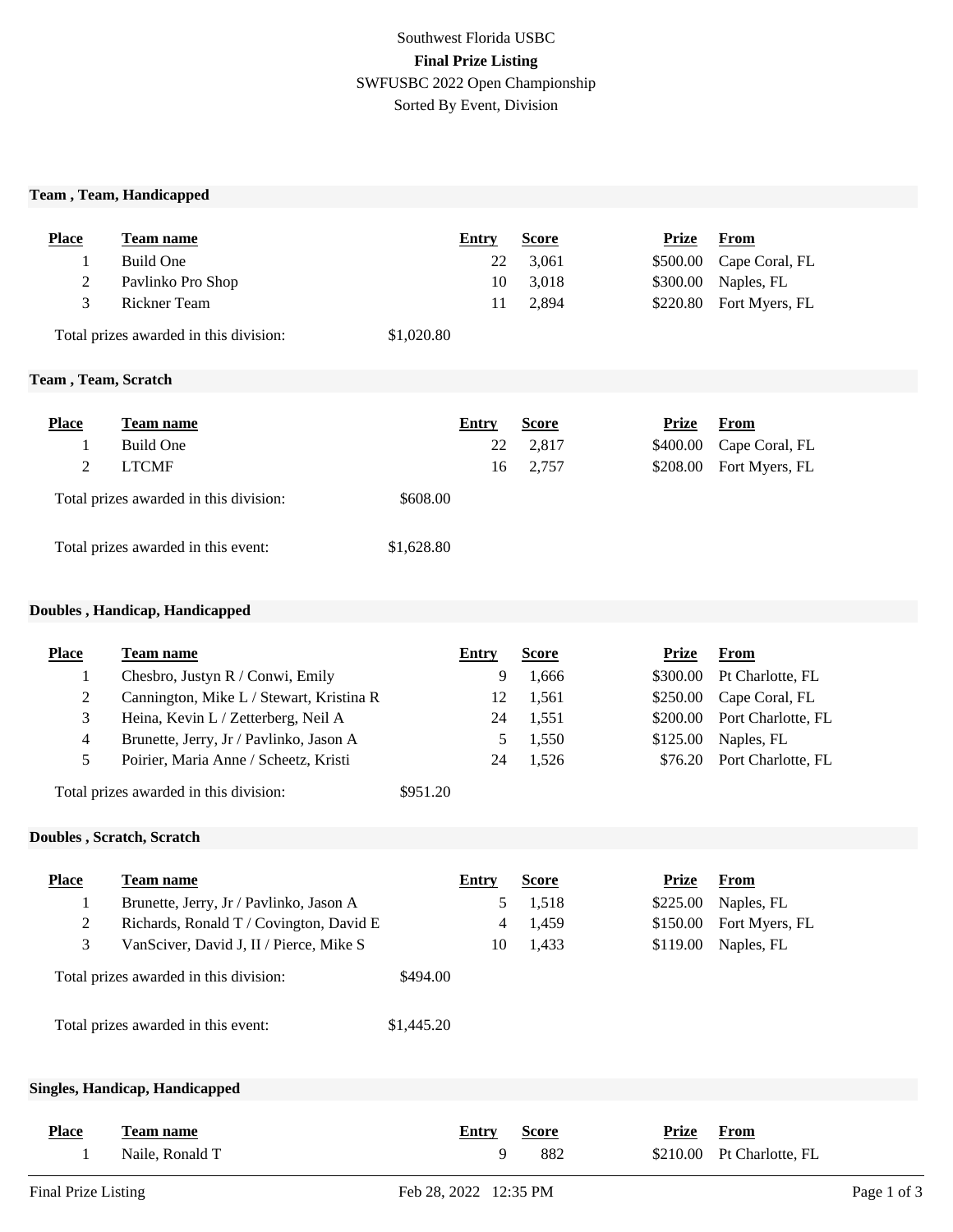# Southwest Florida USBC **Final Prize Listing**

SWFUSBC 2022 Open Championship

Sorted By Event, Division

| 2              | Chesbro, Justyn R                      |          | 9  | 866 | \$160.00 | Pt Charlotte, FL |
|----------------|----------------------------------------|----------|----|-----|----------|------------------|
| 3              | Funk, Ervin M                          |          |    | 821 | \$135.00 | Naples, FL       |
| $\overline{4}$ | Gallo, Susan L                         |          |    | 800 | \$110.00 | Naples, FL       |
| 5              | Pierce, Mike S                         |          | 10 | 790 | \$85.00  | Naples, FL       |
| 6              | Barnard, Blake R                       |          | 22 | 783 | \$60.00  | Cape Coral, FL   |
| 7              | Hough, John J                          |          | 5  | 780 | \$55.00  | Naples, FL       |
| 8              | Hylton, Robert L                       |          | 17 | 761 | \$50.00  | Fort Myers, FL   |
| 9              | Veros, Peter J                         |          |    | 758 | \$43.10  | Naples, FL       |
| 9              | Stewart, Pamela M                      |          | 14 | 758 | \$43.10  | Fort Myers, FL   |
|                | Total prizes awarded in this division: | \$951.20 |    |     |          |                  |

#### **Singles, Scratch, Scratch**

| <b>Place</b>                           | <b>Team name</b> | Entry      |    | <b>Score</b> | <b>Prize</b> | <b>From</b>    |
|----------------------------------------|------------------|------------|----|--------------|--------------|----------------|
| T.                                     | Hylton, Robert L |            | 17 | 740          | \$160.00     | Fort Myers, FL |
| 2                                      | Pierce, Mike S   |            | 10 | 739          | \$110.00     | Naples, FL     |
| 3                                      | Barnard, Blake R |            | 22 | 729          | \$85.00      | Cape Coral, FL |
| $\overline{4}$                         | Hough, John J    |            | 5  | 726          | \$70.00      | Naples, FL     |
| 5                                      | Ciniello, Marc W |            |    | 715          | \$59.50      | Naples, FL     |
| Total prizes awarded in this division: |                  | \$484.50   |    |              |              |                |
| Total prizes awarded in this event:    |                  | \$1,435.70 |    |              |              |                |

#### **All Events, Handicap, Handicapped**

| <b>Place</b> | <b>Team name</b>  | Entry | <b>Score</b> | Prize    | <b>From</b>        |
|--------------|-------------------|-------|--------------|----------|--------------------|
|              | Chesbro, Justyn R | 9     | 2,501        | \$100.00 | Pt Charlotte, FL   |
| 2            | Gallo, Susan L    |       | 2,305        | \$75.00  | Naples, FL         |
| 3            | Heina, Kevin L    | 24    | 2,292        | \$60.00  | Port Charlotte, FL |
| 4            | Hylton, Robert L  | 17    | 2,290        | \$50.00  | Fort Myers, FL     |
| 5            | Scheetz, Kristi   | 24    | 2,276        | \$45.00  | Port Charlotte, FL |
| 6            | Naile, Ronald T   | 9     | 2,270        | \$40.00  | Pt Charlotte, FL   |
| 7            | Hough, John J     |       | 2,251        | \$37.00  | Naples, FL         |
|              | .<br>.            |       |              |          |                    |

Total prizes awarded in this division: \$407.00

### **All Events, Scratch, Scratch**

| <b>Place</b> | <b>Team name</b>                       | Entry    | <b>Score</b> | <b>Prize</b> | From                   |
|--------------|----------------------------------------|----------|--------------|--------------|------------------------|
|              | Hylton, Robert L                       | 17       | 2,227        |              | \$85.00 Fort Myers, FL |
| 2            | Covington, David E                     | 4        | 2,192        |              | \$75.00 Fort Myers, FL |
| 3            | Pavlinko, Jason A                      |          | 2,180        |              | \$50.00 Naples, FL     |
| 4            | VanSciver, David J                     | 10       | 2,168        | \$40.00      | Naples, FL             |
| 5            | Pierce, Mike S                         | 10       | 2,119        | \$30.50      | Naples, FL             |
|              | Total prizes awarded in this division: | \$280.50 |              |              |                        |